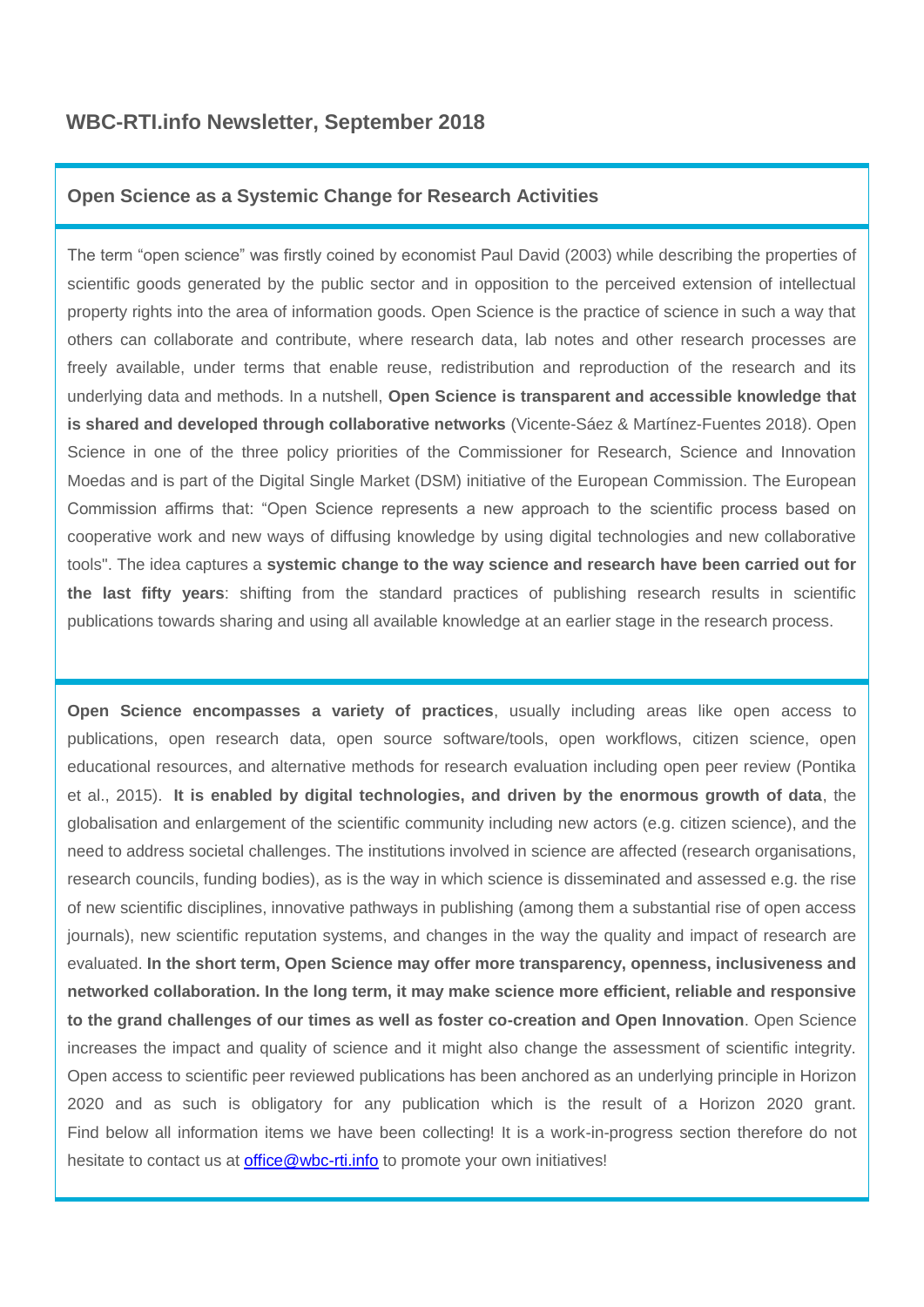# **NEWS**

 Posted on October 9, 2018 **[SERBIA ADOPTED A NATIONAL SCIENCE POLICY CALLED THE 'OPEN SCIENCE PLATFORM'.](https://wbc-rti.info/object/news/17906)**

The discussion about OS in Serbia started in 2014. At the time, in Serbia, OA was mandated only for PhD theses. Therefore, a working group was established by the Ministry of Education, Science and Technological...

# Posted on October 9, 2018

# **[RECOMMENDATION ON ACCESS TO AND PRESERVATION TO SCIENTIFIC INFORMATION HAS BEEN REVISED](https://wbc-rti.info/object/news/17896)  [AND IS NOW AVAILABLE IN ALL EU LANGUAGES](https://wbc-rti.info/object/news/17896)**

The 2012 Recommendation on access to and preservation of scientific information (2012/417/EU) was part of a package that outlined measures to improve access to scientific information produced in Europe...

#### Posted on October 8, 2018

# **[RESULTS FROM THE 2ND WORLD OPEN EDUCATIONAL RESOURCES \(OER\) CONGRESS](https://wbc-rti.info/object/news/17862)**

The event, which was organised in Ljubljana on 18-20 September 2018, followed the theme »OER for Inclusive and Equitable Quality Education: From Commitment to Action«, reflecting a strong focus on the...

Posted on October 8, 2018

# **[OPEN EDUCATION AS AN OPPORTUNITY TO RESHAPE WESTERN BALKANS EDUCATION](https://wbc-rti.info/object/news/17861)**

A brief review from the "Openingup the Balkan initiative" - a satellite event held during the 2nd World Congress on Open Educational Resources, Ljubljana 18 September 2018.

 Posted on October 8, 2018 **[THE FIRST RECTORS' FORUM OF THE WESTERN BALKANS](https://wbc-rti.info/object/news/17854)**

As it was announced at the international conference The path is the goal: Convergence, Cohesion and Cooperation in South East Europe, which was held in the framework of the Berlin Process at the end of...

#### Posted on December 13, 2017 **REPOSITORIES [OF THE FUTURE](https://wbc-rti.info/object/news/16704)**

Repositories forming a distributed global knowledge network have the potential to promote the transformation of the scholarly communication ecosystem and advance the OA scholarly communication infrastructure...

 Posted on December 13, 2017 **[\[EVENT REVIEW\] THE EUROPEAN OPEN SCIENCE CLOUD HOLDS ITS FIRST STAKEHOLDER FORUM](https://wbc-rti.info/object/news/16694)**  Over 300 people gathered in Brussels on November 24, 2017 for the first Stakeholder Forum of the European Open Science Cloud (EOSC). The European Open Science Cloud will bring together existing scientific...

Posted on December 13, 2017

## **[\[EVENT ANNOUNCEMENT\] "PUTTING THE EOSC VISION INTO PRACTICE": SHARING & PRESERVING](https://wbc-rti.info/object/news/16685)  [RESEARCH DATA ACROSS DISCIPLINES AND BORDERS.](https://wbc-rti.info/object/news/16685)**

From 22 to 25 January 2018, Porto (Portugal) will host the EUDAT Conference "Putting the EOSC vision into practice": Sharing & preserving research data across disciplines and borders.

 Posted on December 13, 2017 **[REPRESENTATIVES OF THE WESTERN BALKANS PRESENTED DEVELOPMENTS IN OPEN SCIENCE AND OPEN](https://wbc-rti.info/object/news/16678)** 

**[ACCESS POLICIES IN THEIR ECONOMIES TOGETHER WITH EU MS](https://wbc-rti.info/object/news/16678)** Brussels - Representatives of the Western Balkans presented developments in Open Science and Open Access

policies in their economies together with EU Member States at 5th meeting of the EU network of ... Posted on October 6, 2016

Agenda at the Open Data and Access in Science meeting organised by the Regional Cooperation Council...

**[WESTERN BALKANS JOINS THE EUROPEAN OPEN SCIENCE AGENDA](https://wbc-rti.info/object/news/15395)** Seven Western Balkans' economies joined the European Union (EU) family in pursuing the EU Open Science

# **EVENTS**

October 18-19, 2018 | Belgrade, Serbia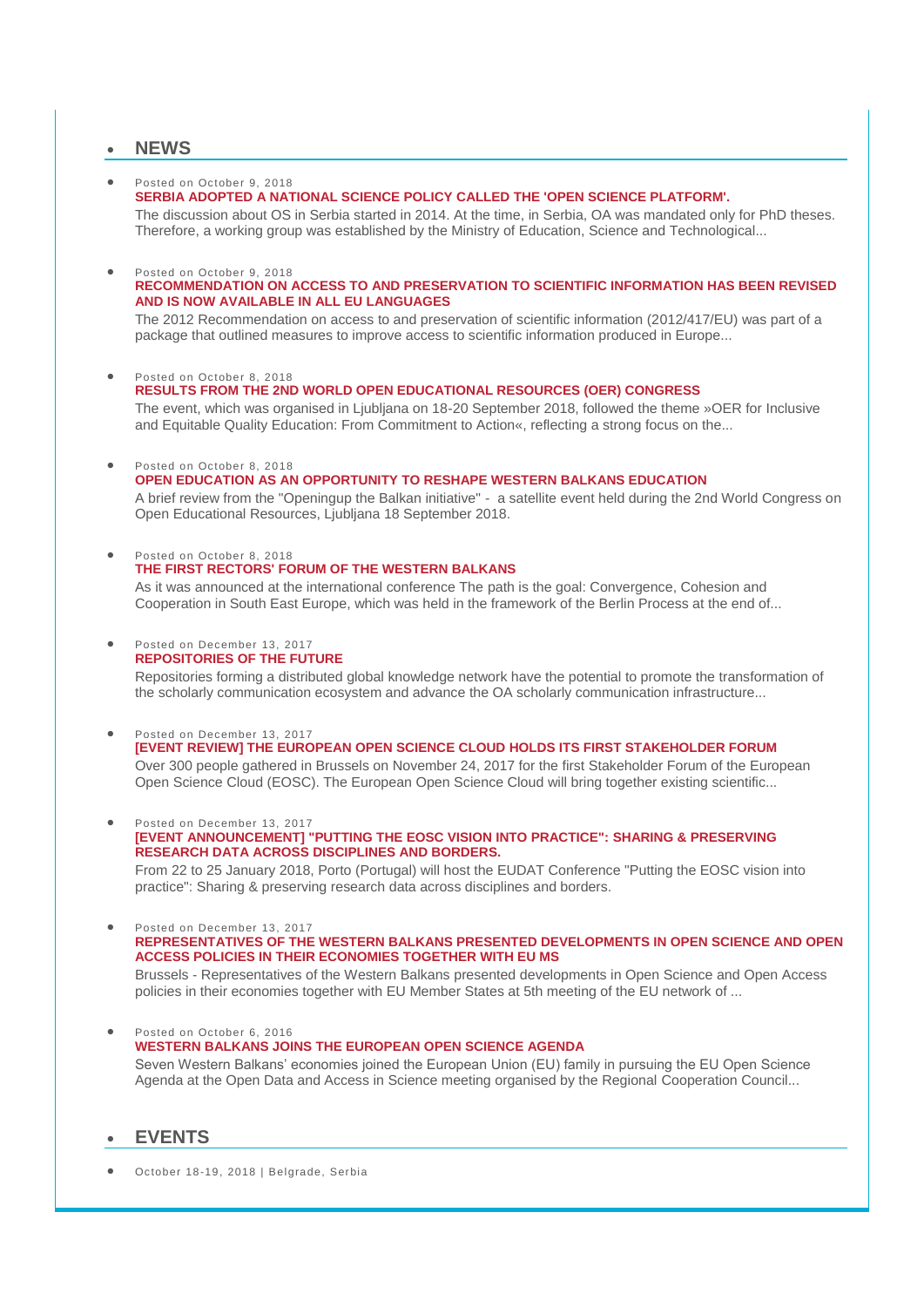### **[BE-OPEN NATIONAL OPEN SCIENCE DAYS \(SERBIA\)](https://wbc-rti.info/object/event/18019)**

A two-day conference National Open Science Days will be organised in Belgrade on October 18-19, 2018 within the Erasmus+ project Boosting Engagement of Serbian Universities in Open Science, with the support...

 October 29, 2018-November 1, 2018 | Amsterdam, Netherlands **[IEEE ESCIENCE 2018](https://wbc-rti.info/object/event/17903)**

This event will brings together leading international researchers and offers a platform for digital technologies to advance research - from the humanities to the physical sciences.

- October 29, 2018-November 3, 2018 | Nicosia, Cyprus **[7TH INTERNATIONAL EURO-MEDITERRANEAN CONFERENCE \(EUROMED 2018\)](https://wbc-rti.info/object/event/17918)** The International Conference on Cultural Heritage (CH) brings together researchers, policy makers, professionals and practitioners to explore some of the more pressing issues concerning cultural heritage...
- November 5-6, 2018 | Vienna, Austria
- **[AUSTRIAN EU COUNCIL PRESIDENCY CONFERENCE ON IMPACT OF R&I POLICY AT THE CROSSROADS OF](https://wbc-rti.info/object/event/16839)  [POLICY DESIGN, IMPLEMENTATION AND EVALUATION](https://wbc-rti.info/object/event/16839)**

Research, Technology and Innovation policy is more than ever charged with demonstrating societal impact. This raises new issues at all levels of policy design, implementation and evaluation.

- November 21, 2018 | Brussels, Belgium **[OPEN SCIENCE CONFERENCE 2018, BACK-TO-BACK BELGIUM-EUROPEAN COMMISSION](https://wbc-rti.info/object/event/17850)** Open Science goes beyond open access to publication, encompassing the sharing of open research data and citizen science. It also paves the way for the development of appropriate metrics, incentives and...
- November 21-22, 2018 | Vienna, Austria **[PUBLIC OPEN E-IRG WORKSHOP SPECIAL EDITION UNDER THE AUSTRIA EU PRESIDENCY](https://wbc-rti.info/object/event/17904)**

This public open e-IRG Workshop will focus on e-Infrastructures in the broader context of the development of Open Science policies and the importance of national nodes as foundation for the European...

- November 23, 2018 | Vienna, Austria
	- **[LAUNCH EVENT OF THE EUROPEAN OPEN SCIENCE CLOUD \(EOSC\)](https://wbc-rti.info/object/event/17902)**

Key aspect of the event will be the governance layer and the signature of a European memorandum.

# **CALLS**

- Deadline: November 11, 2018 **[EGI STRATEGIC AND INNOVATION FUND -](https://wbc-rti.info/object/call/17966) 2ND CALL**  The EGI Federation has a mission to empower people to transform data, software and expertise into knowledge and innovation. One of the things we are doing to support this mission is the setup...
- Deadline: November 21, 2018 **[SUPPORT TO THE EOSC GOVERNANCE](https://wbc-rti.info/object/call/17988)**

The main objective of this topic is to set up an operational framework for supporting the overall governance of the EOSC, including the coordination between relevant national initiatives.

- Deadline: March 20, 2019
	- **[ENHANCING THE EOSC PORTAL AND CONNECTING THEMATIC CLOUDS](https://wbc-rti.info/object/call/17989)**

The aim of this topic is to facilitate wide, user-friendly and cross-disciplinary access to the data and services of the EOSC through the development of the necessary interfaces. The EOSC aims to offer...

- Deadline: April 2, 2019 **[SWAFS-08-2019 RESEARCH INNOVATION NEEDS & SKILLS TRAINING IN PHD PROGRAMMES](https://wbc-rti.info/object/call/16621)**  Specific Challenge: Within the New Skills Agenda (adopted in June 2016)[1] and in the Modernisation Agenda (adopted in May 2017)[2] specifications on innovative employment-oriented curricula recommendations...
- Deadline: April 24, 2019 **[SUPPORT FOR THE LARGE SCALE UPTAKE OF OPEN SERVICE](https://wbc-rti.info/object/call/17454) PLATFORMS IN THE ACTIVE AND HEALTHY [AGEING DOMAIN](https://wbc-rti.info/object/call/17454)**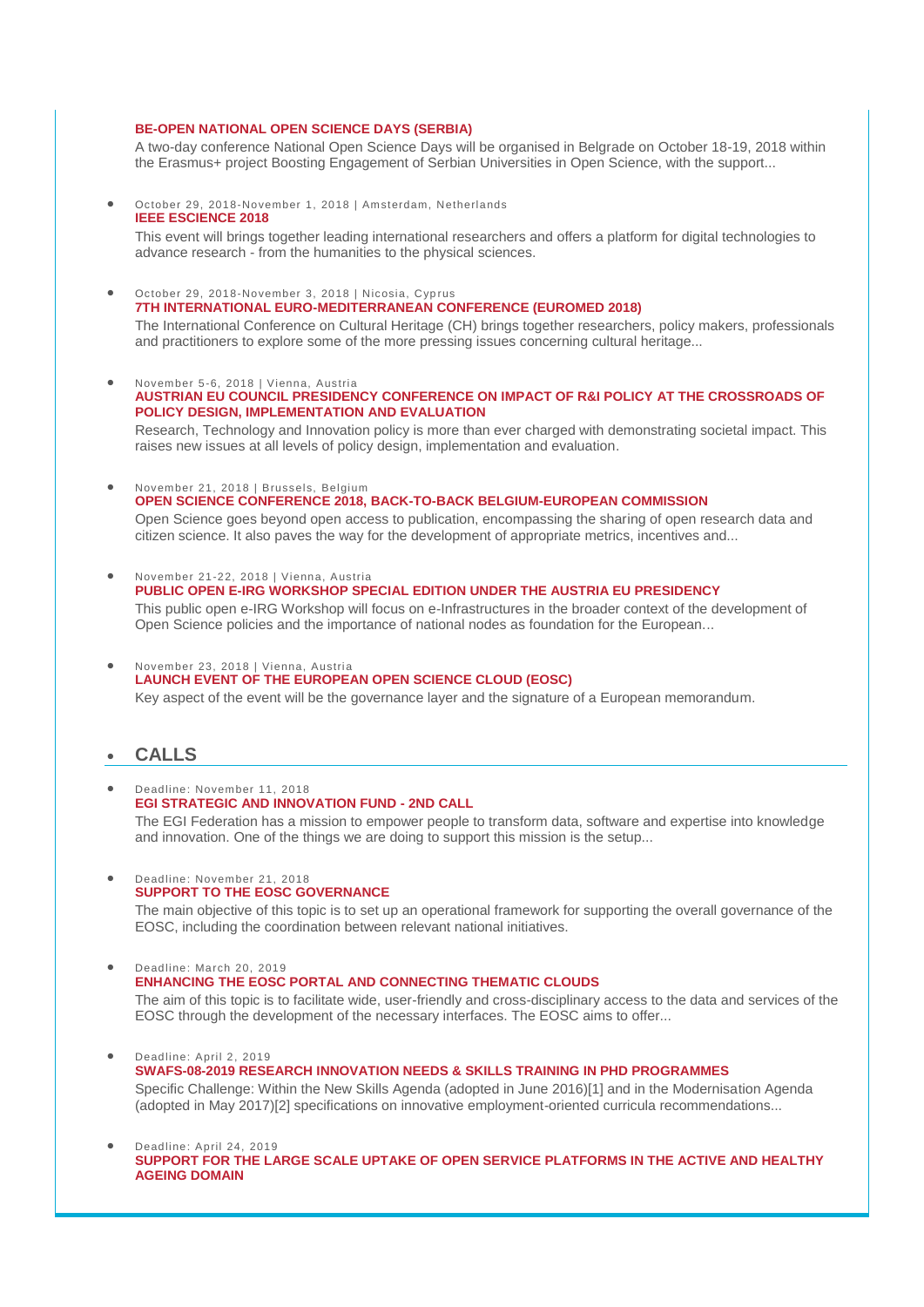In the past years several open service platforms for Active and Healthy Ageing domains have been developed, originating from the medical, independent living, and IoT domain. These platforms aim at building...

Deadline: April 25, 2019

#### **[INFRAINNOV-01-2019: STIMULATE THE INNOVATION POTENTIAL OF SMES](https://wbc-rti.info/object/call/17987)**

This call addresses the following challenge: "Providing an effective mechanism for inclusion of innovative, agile SMEs in a landscape characterised by strong presence of public pan-European e-infrastructures...

# **PROJECTS**

#### BE-OPEN

#### **[BOOSTING ENGAGEMENT OF SERBIAN UNIVERSITIES IN OPEN SCIENCE](https://wbc-rti.info/object/project/18018)**

BE-OPEN (Boosting Engagement of Serbian Universities in Open Science) is a structural project funded under the Erasmus+ Capacity Building in Higher Education action. The project is coordinated by the ...

#### EOSC-hub

# **[EUROPEAN OPEN SCIENCE CLOUD -](https://wbc-rti.info/object/project/17965) HUB**

EOSC-hub brings together multiple service providers to create the Hub: a single contact point for European researchers and innovators to discover, access, use and reuse a broad spectrum of resources for...

#### OpenAIRE-Advance **[OPENAIRE-ADVANCE](https://wbc-rti.info/object/project/16693)**

OpenAIRE-Advance continues the mission of OpenAIRE to support the Open Access/Open Data mandates in Europe. By sustaining the current successful infrastructure, comprised of a human network and robust...

EOSCpilot

## **[EUROPEAN OPEN SCIENCE CLOUD FOR RESEARCH PILOT PROJECT](https://wbc-rti.info/object/project/16689)**

The EOSCpilot project will support the first phase in the development of the European Open Science Cloud (EOSC) as described in the EC Communication on European Cloud Initiatives [2016]. It will...

# **DOCUMENTS**

### **[NATIONAL UNIVERSITY RANKINGS BASED ON OPEN DATA: A CASE STUDY FROM SERBIA](https://wbc-rti.info/object/document/18017)** This study investigates the potential of using open data about higher education and research activities as a basis for constructing university rankings at the national level. In the case study, open data...

#### **[ANALYSIS OF OPEN DATA AND OPEN SCIENCE POLICIES IN EUROPE](https://wbc-rti.info/object/document/18015)**

The report was first released in May 2017. This latest version has been updated to reflect Open Data policy changes that have surfaced between June and November 2017, and encompasses the 28 EU member ...

#### **[OPEN SCIENCE POLICY PLATFORM RECOMMENDATIONS ON 8 PRIORITISED OPEN SCIENCE AMBITIONS](https://wbc-rti.info/object/document/17960)**

The Open Science Policy Platform (OSPP) adopted on the 22nd of April 2018 a set of prioritised actionable recommendations concerning the eight Open Science ambitions of Commissioner Moedas. These recommendations...

#### **[IMPLEMENTING OPEN SCIENCE: STRATEGIES, EXPERIENCES AND MODELS](https://wbc-rti.info/object/document/17952)**

This report proposes a National Roadmap for the Implementation of Open Science, listing the steps involved in the transition to a national research governance policy that is supportive of Open Science...

#### **[OPEN SCIENCE TRAINING HANDBOOK](https://wbc-rti.info/object/document/17951)**

A group of fourteen authors came together in February 2018 at the TIB (German National Library of Science and Technology) in Hannover to create an open, living handbook on Open Science training. High-...

#### **[HOW THE SCIENCE CLOUD COULD PAY ITS WAY -](https://wbc-rti.info/object/document/17905) REPORT BY SCIENCE|BUSINESS**

In April 2016, the European Commission announced a bold new initiative to pull European science fully into the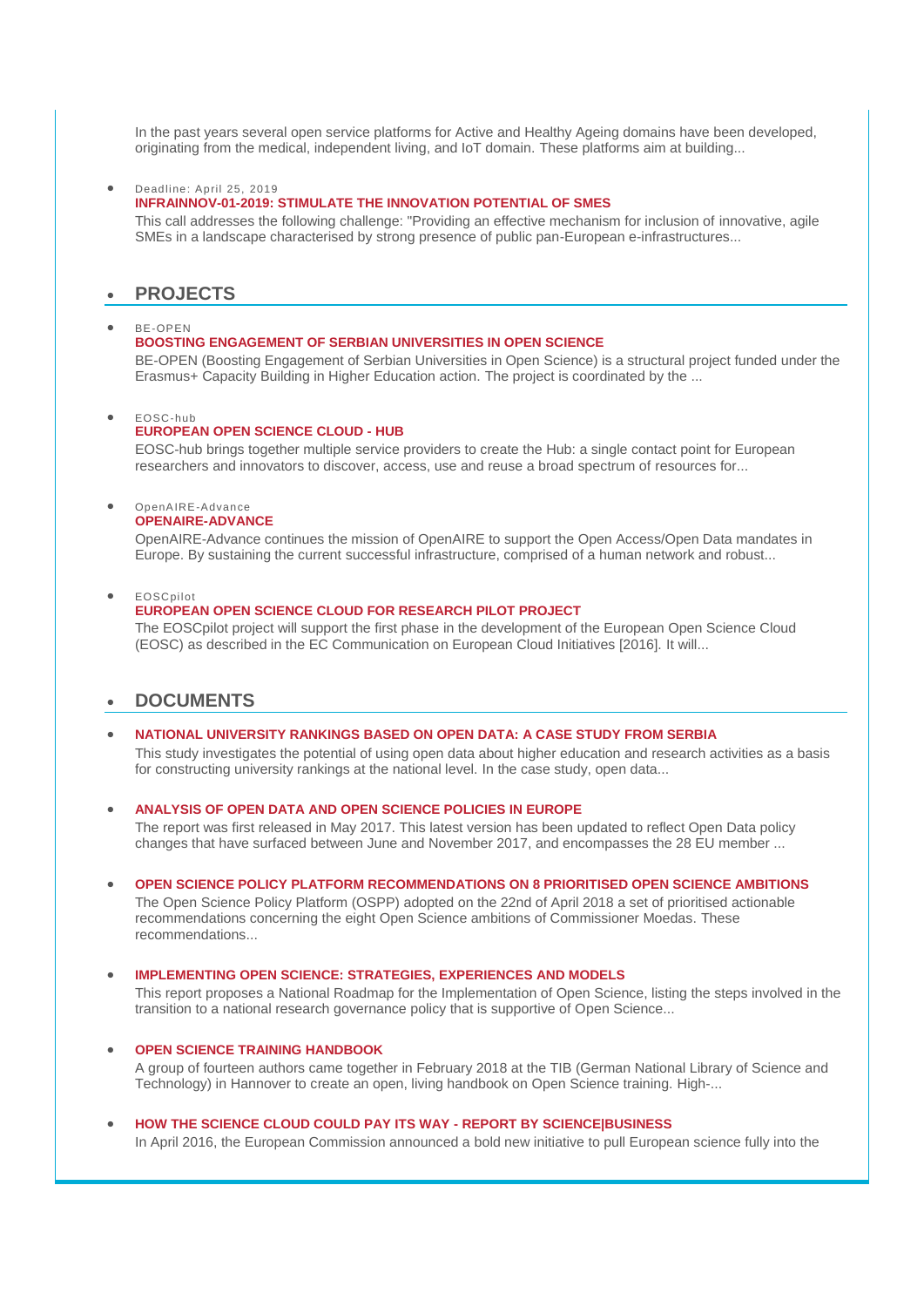age of the "cloud". Its €6.7 billion European Open Science Cloud plan could change ...

### **[IMPLEMENTATION ROADMAP OF THE EUROPEAN OPEN SCIENCE CLOUD](https://wbc-rti.info/object/document/17901)**

This Staff Working Document (SWD), released in March 2018, presents the outcome of the exploration of appropriate governance and financing mechanisms for the European Open Science Cloud (EOSC) in...

#### **[ACCESS TO AND PRESERVATION OF SCIENTIFIC INFORMATION IN EUROPE](https://wbc-rti.info/object/document/17900)**

The report, published in June 2018, consolidates and presents the information reported by Member States in 2017 regarding their progress in implementing the 2012 Recommendation on open access to and preservation...

# **[REALISING THE EUROPEAN OPEN SCIENCE CLOUD](https://wbc-rti.info/object/document/17898)**

This is the first report and recommendations of the Commission High Level Expert Group on the European Open Science Cloud. This report aims to lay out a living guide for the realisation of the European...

#### **[IPR, TECHNOLOGY TRANSFER & OPEN SCIENCE](https://wbc-rti.info/object/document/17897)**

Thisis a conference workshop report by the European Commission. The workshop was a one day meeting, gathering stakeholders from the research, technology transfer and innovation ecosystem, including...

# **[OPEN INNOVATION, OPEN SCIENCE, OPEN TO THE WORLD : REFLECTIONS OF THE RESEARCH, INNOVATION](https://wbc-rti.info/object/document/16701)  [AND SCIENCE POLICY EXPERTS \(RISE\) HIGH LEVEL GROUP](https://wbc-rti.info/object/document/16701)**

The focus of the analyses presented in this book is on the way open science, open innovation and open to the world – the so-called 3 O's – are likely to impact European innovation performance, growth ...

## **[EOSC DECLARATION \(EUROPEAN OPEN SCIENCE CLOUD\)](https://wbc-rti.info/object/document/16700)**

Source: European Open Science Cloud The Commission made the EOSC Declaration ( 118 KB) in October 2017 available to all scientific stakeholders, for their endorsement and commitments ...

#### **[DIGITAL PLATFORMS FOR FACILITATING ACCESS TO RESEARCH INFRASTRUCTURES \(OECD PUBLISHING\)](https://wbc-rti.info/object/document/16699)**

Shared research infrastructures are playing an increasingly important role in most scientific fields and represent a significant proportion of the total public investment in science. Many of these infrastructures...

## **[PROVIDING RESEARCHERS WITH THE SKILLS AND COMPETENCIES THEY NEED TO PRACTISE OPEN](https://wbc-rti.info/object/document/16441)  [SCIENCE](https://wbc-rti.info/object/document/16441)**

Open Science is transformative to the research landscape, allowing research to be carried out with a high degree of transparency, collegiality, and research integrity. For Open Science to become a reality...

# **ORGANISATIONS**

# **[WORKING GROUP ON OPEN SCIENCE AT RCC](https://wbc-rti.info/object/organisation/17851)**

The Working Group on Open Science (WGOS) aims to promote the adoption of Open Science policies and associated measures in the Western Balkans and Turkey. The emphasis of its activities is on assisting...

# **LINKS**

## **[FACTS AND FIGURES FOR OPEN RESEARCH DATA](https://wbc-rti.info/object/link/19568)**

Figures and case studies related to accessing and reusing the data produced in the course of scientific production. Provided by The EC - Open Science Monitor that tracks trends for open access, collaborative...

- **[OPEN ACCESS IN THE WESTERN BALKAN COUNTRIES -](https://wbc-rti.info/object/link/18021) LINKS TO RESOURCES** Below you can find two different sources of information Open Access Resource or Organization The Berkley Library provides a guide collating on annual basis, new and continuing Open Access resources...
- **[HOW TO PRACTICE OPEN SCIENCE \(SUPPORTING AND TRAINING SERVICES BY OPENAIRE\)](https://wbc-rti.info/object/link/18020)** Helpdesk, FAQs, Training materials and other resources by OPENAIRE to foster the culture change for Open Science practice. Find more information here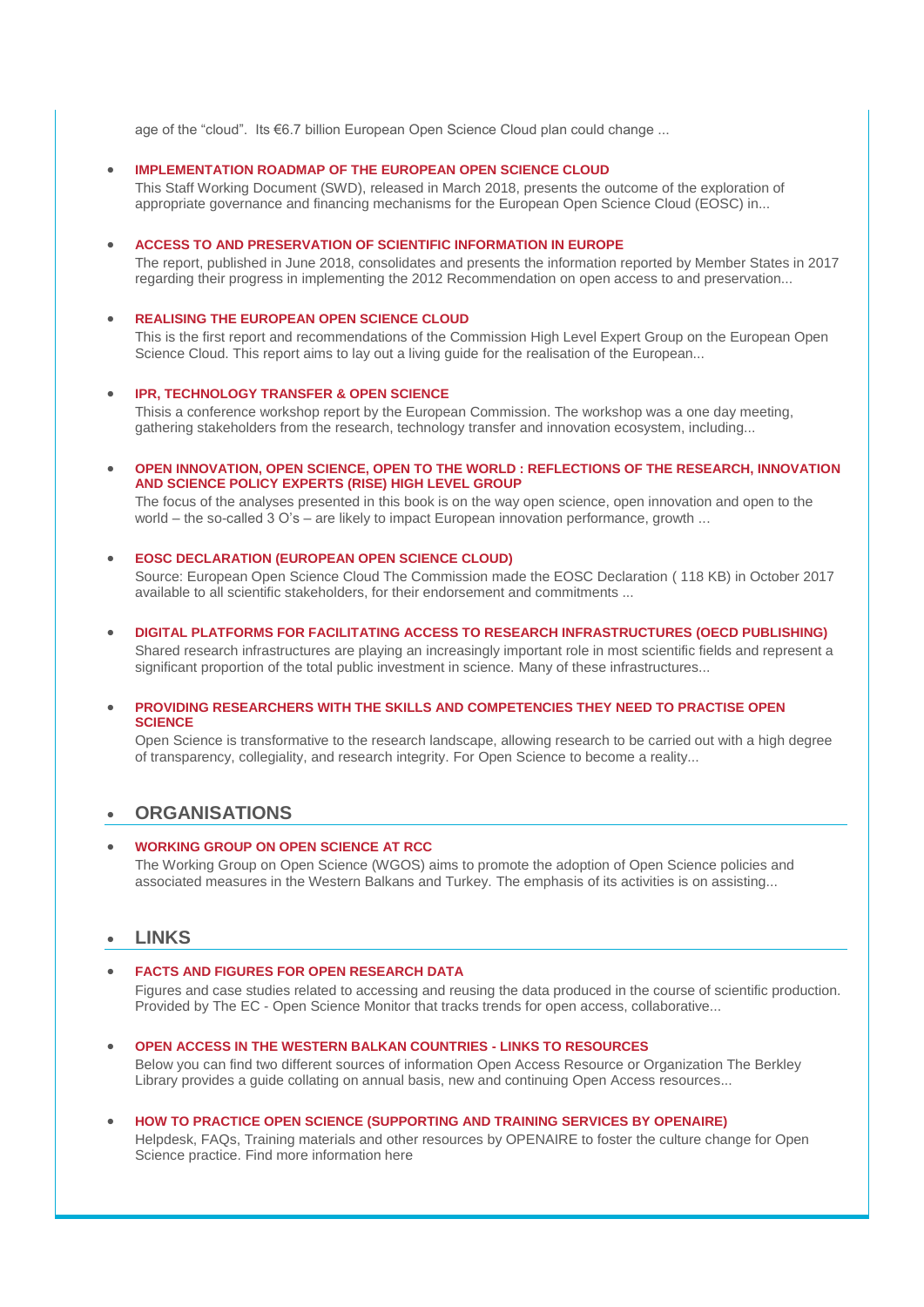## **[OPEN SCIENCE TRAINING COURSES](https://wbc-rti.info/object/link/18014)**

FOSTER Plus aims to contribute to a real and lasting shift in the behaviour of European researchers to ensure that Open Science (OS) becomes the norm. To this end, a key objective for the FOSTER project...

#### **[OPEN SCIENCE MONITOR](https://wbc-rti.info/object/link/17963)**

The Open Science Monitor aims to provide data and insight to understand the development of open science in Europe gather the most relevant and timely indicators on the development of open...

## **[OPEN SCIENCE POLICY PLATFORM](https://wbc-rti.info/object/link/17961)**

The Directorate-General for Research and Innovation established a Commission Expert Group to provide advice about the development and implementation of open science policy in Europe. This is the 'Open...

#### **["OPENING UP BALKANS" AS REGIONAL PILOT FOR OPENNESS](https://wbc-rti.info/object/link/17957)**

The Government of the Republic of Slovenia has identified a first value project to be presented at the meeting - a collaboration on exchange of educational and other data essential for starting the ...

#### **[RESEARCH FUNDING IN OPEN SCIENCE](https://wbc-rti.info/object/link/17955)**

The advent of the Open Science paradigm has led to new interdependencies between the funding of research and the practice of Open Science. On the one hand, traditional revenue models in Science Publishing...

# **[VISION2020](https://wbc-rti.info/object/link/17907)**

This is an Open Innovation platform for research organisations & businesses seeking funding from the European Union's €80 billion 'Horizon 2020' programme. Vision2020's members include...

#### **[OPEN ACCESS RESOURCES IN BOSNIA AND HERZEGOVINA](https://wbc-rti.info/object/link/17863)**

The catalog of the virtual library of Bosnia and Herzegovina. COBISS.BA Co-operative Online Bibliographic System and Services. National and University Library of the Republika...

# **HRČAK- [THE CENTRAL PORTAL OF CROATIAN SCIENTIFIC JOURNALS](https://wbc-rti.info/object/link/17852)**

HRČAK offers the access to the journals following the Open Access Initiative . The portal was developed with the support of the Ministry of Science, Education and Sports (nowdays Ministry of Science and...

# **[FOSTER COURSES ON OPEN SCIENCE / OPEN DATA / OPEN ACCESS](https://wbc-rti.info/object/link/16697)**

Are you interested in proposing new courses? Get in touch with us at [elearning@fosteropenscience.eu](mailto:elearning@fosteropenscience.eu) and take a look at our course on "how to create a course". COURSE: Designing Successful...

# **[FIND MORE RELATED ARTICLES](https://wbc-rti.info/theme/43)**

**In Focus article: Open Science to reshape Western Balkans' transfer of scientific and research knowledge**

**In the Western Balkans** investments for public research systems are low and cooperation between universities and industry generally limited to a very small number of large businesses. In such a framework **Open Science and Open Access have the potential to open access to the research results to be used for innovation in the smaller and medium sized companies, as well as for wider public**. Open Science would support the circulation of knowledge and encourage collaboration across different disciplines and technology domains. Open Access policies would promote competitiveness and therefore the importance of quality and impact of research results which are currently still low in the region.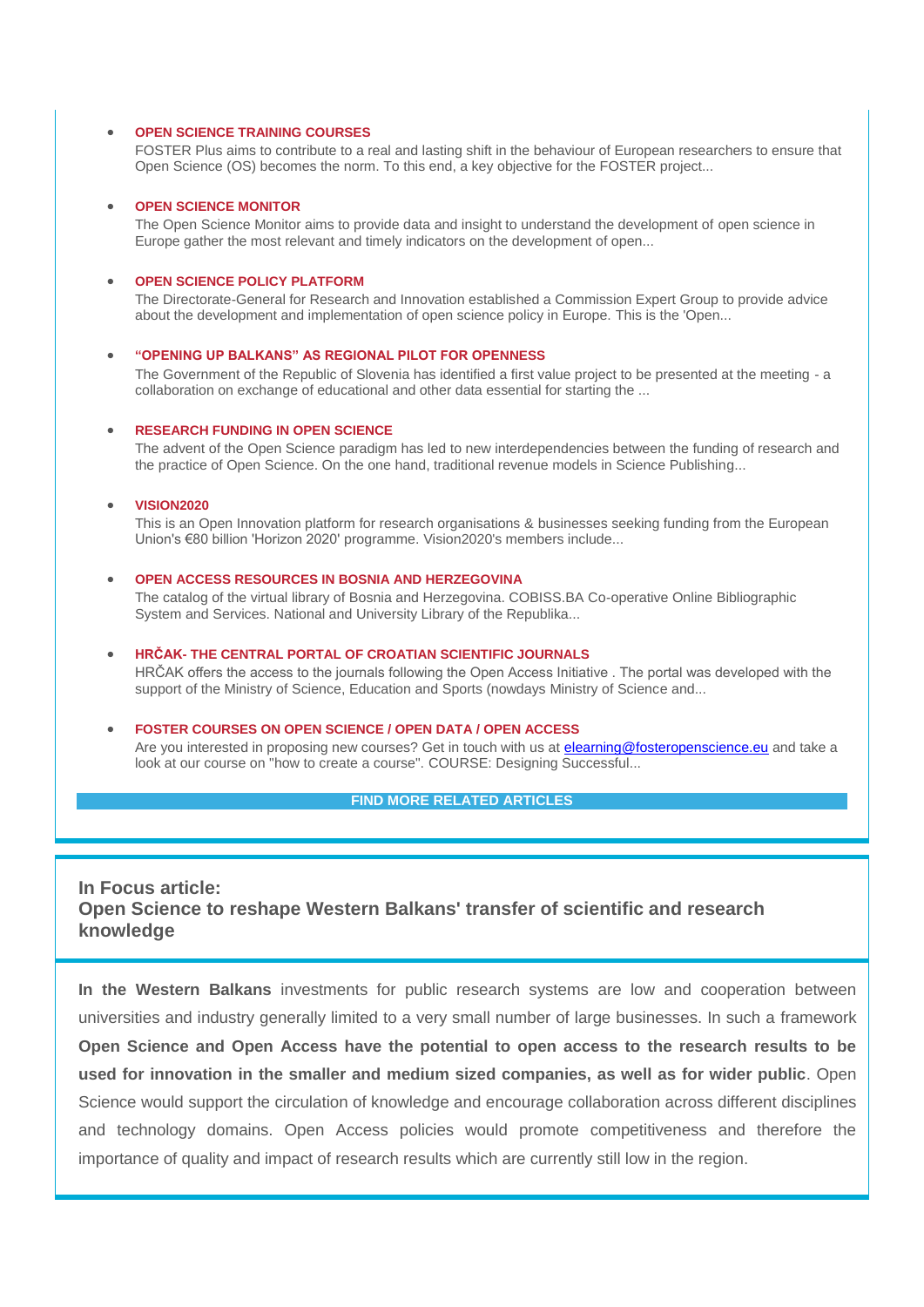**Open Science is currently seen as a concrete opportunity to reshape Western Balkans education and transfer of scientific and research knowledge.**

# **[READ MORE](https://wbc-rti.info/in_focus)**

# **FURTHER SELECTED ARTICLES**

# **NEWS**

#### Posted on October 11, 2018 **[NEW WAY OF FUNDING SCIENCE](https://wbc-rti.info/object/news/18002)**

We publish hereby an interesting interview by PERFORM with the Serbian State Secretary -Ministry of Education, Science and Technological Development , Vladimir Popovic who talks about the ...

#### Posted on October 11, 2018 **[GENDER EQUALITY AT THE UNIVERSITIES IN SERBIA](https://wbc-rti.info/object/news/18000)**

It is necessary to create measures that would break down the patriarchal matrix in universities in Serbia and help female scientists efficiently balance their family lives and professional careers. ...

Posted on October 11, 2018

## **[LONDON SUMMIT FOLLOW](https://wbc-rti.info/object/news/17999) UP MEETING**

The Network of Ministries of Foreign Affairs, established within GIZ Open Region Fund for Promotion of EU Integration, gathered on 9th of October, 2018 Pristina to discuss ongoing and future activities...

Posted on October 11, 2018

# **[RCC HOSTS THE THIRD MEETING OF MAP REA COORDINATORS FROM WESTERN BALKAN SIX](https://wbc-rti.info/object/news/17998)**

The Regional Cooperation Council (RCC) hosted the 3rd meeting of Coordinators of Multi-Annual Action Plan (MAP) on Regional Economic Area (REA) in Western Balkan Six (WB6), discussing the implementation...

#### Posted on October 11, 2018 **[AUSTRIA SUPPORTS KOSOVO IN IMPROVING ITS SYSTEM OF INNOVATION](https://wbc-rti.info/object/news/17995)** On 20 September 2018, the HERAS project, which is funded by the Austrian Development Cooperation, organised in cooperation with the Kosovan Ministry of Education, Science and Technology (MEST) a conference...

#### Posted on October 11, 2018 **[BELGRADE CROWDFUNDING CONVENTION 2018 TOOK A PEEK AT THE FUTURE OF CROWDFUNDING](https://wbc-rti.info/object/news/17992)**

The Belgrade Crowdfunding Convention 2018 was a one-day conference held on 25 September 2018 in Belgrade, organized with the idea of gathering in one place crowdfunding experts and enthusiasts from across...

 Posted on October 11, 2018 **[TWO ORGANISATIONS FROM SERBIA IN THE EUROPEAN COMPETITION FOR THE BEST IDEA IN THE AREA OF](https://wbc-rti.info/object/news/17991)  [SOCIAL ENTREPRENEURSHIP](https://wbc-rti.info/object/news/17991)**

This year, the EEPA, European Enterprise Promotion Awards, received 303 applications in the category "support to the inclusive and responsible entrepreneurship" from all European countries.

- Posted on October 11, 2018 **[FIRST PUBLIC CONSULTATION ON THE PRIMA ANNUAL WORK PLAN PRIORITIES](https://wbc-rti.info/object/news/17979)** The first public consultation on the Annual Work Plan priorities of the Partnership for Research and Innovation in the Mediterranean, is open until 30 October 2018.
- Posted on October 11, 2018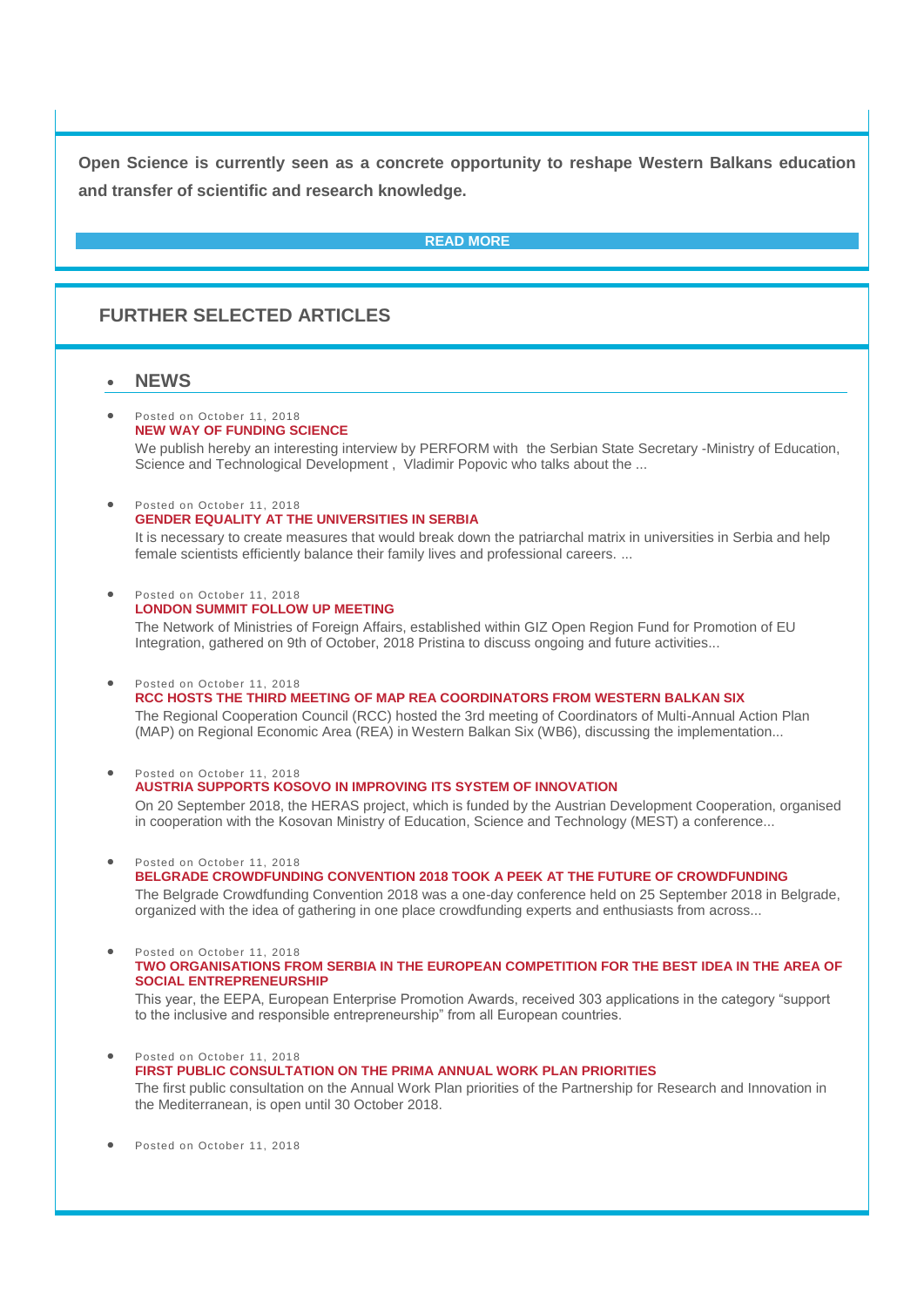#### **[EC PRESENTS NEW BIOECONOMY STRATEGY](https://wbc-rti.info/object/news/17977)**

The European Commission (EC) has presented its new bioeconomy strategy for a sustainable Europe today in Brussels.

- Posted on October 11, 2018 **AFTER ERASMUS+ - [MEETING OF DGS FOR HIGHER EDUCATION TAKES PLACE IN VIENNA](https://wbc-rti.info/object/news/17948)** A meeting of EC director generals will take place at the University of Music and Performing Arts Vienna on the 18/19 of October.
	- Posted on October 10, 2018

**[EBRD AND PARTNERS LAUNCH ENERGY EFFICIENCY PROGRAMME IN SERBIA](https://wbc-rti.info/object/news/17921)**

The EBRD has officially announced the start of a new Green Economy Financing Facility (GEFF) in Serbia that will provide loans to households for energy efficiency improvements. Incentives and technical...

 Posted on October 10, 2018 **[SECOND UPDATE ON THE REGIONAL STRATEGY FOR SUSTAINABLE HYDROPOWER IN THE WESTERN](https://wbc-rti.info/object/news/17920)  [BALKANS](https://wbc-rti.info/object/news/17920)**

The Study conclusions on the inventories of hydropower plants are based on the data provided by key stakeholders up to the beginning of 2017.

 Posted on October 10, 2018 **[FINAL CONFERENCE OF COST TARGETED NETWORK "CAPACITY BUILDING IN FOREST AND GOVERNANCE"](https://wbc-rti.info/object/news/17919)  [\(CAPABAL\)](https://wbc-rti.info/object/news/17919)**

The CAPABAL network was approved in the autumn of 2014, with the aim of enhancing young scientists' and future policy makers' professional skills. The network also developed access to networks and emerging...

 Posted on October 8, 2018 **[EUROPEAN COMMISSION WELCOMES THE RESULTS ACHIEVED BY MONTENEGRO AS TO SMART](https://wbc-rti.info/object/news/17869)  [SPECIALISATION STRATEGY](https://wbc-rti.info/object/news/17869)**

A final S3 conference titled "S3.me – Smart Specialisation: Innovation, Entrepreneurship and Competitiveness" was held in Podgorica in September to present the final results of the Entrepreneurial Discovery...

Posted on October 8, 2018

# **[UPDATES ON SEEIIST: WHILE BEING PRMOMOTED AT ICRI 2018, THE PROJECT GETS SUPPORT FOR](https://wbc-rti.info/object/news/17867)  [FURTHER IMPLEMENTATION](https://wbc-rti.info/object/news/17867)**

The project of the South-East Europe International Institute for Sustainable Technologies, which envisages the implementation of hadron cancer therapy with research in biomedicine, was presented Minister...

# **EVENTS**

- November 21, 2018 | online, OTHER **[WEBINAR: IP IN EU-FUNDED PROJECTS/HORIZON 2020](https://wbc-rti.info/object/event/17218)** This webinar aims to give you a basic understanding of how to properly deal with intellectual property issues and learn about common pitfalls and IP challenges in EU-funded research and innovation initiatives...
- November 21-22, 2018 | Madrid, Spain **[H2020 MASTER OF FINANCE AND ADMINISTRATION](https://wbc-rti.info/object/event/17321)**  This 2-day training course provides a complete insight into the financial management and administration of Horizon 2020 projects. It will help you ensure that the day-to-day bookkeeping as well as the...
- November 22-23, 2018 | Zagreb, Croatia **[EU-WESTERN BALKANS CLUSTER POLICY LEARNING AND MATCHMAKING EVENT](https://wbc-rti.info/object/event/17389)** Following the establishment of long-term partnerships of the European Commission with the Western Balkans, PwC organises in close collaboration with the European Cluster Collaboration Platform, on behalf...

November 21-23, 2018 | Madrid , Spain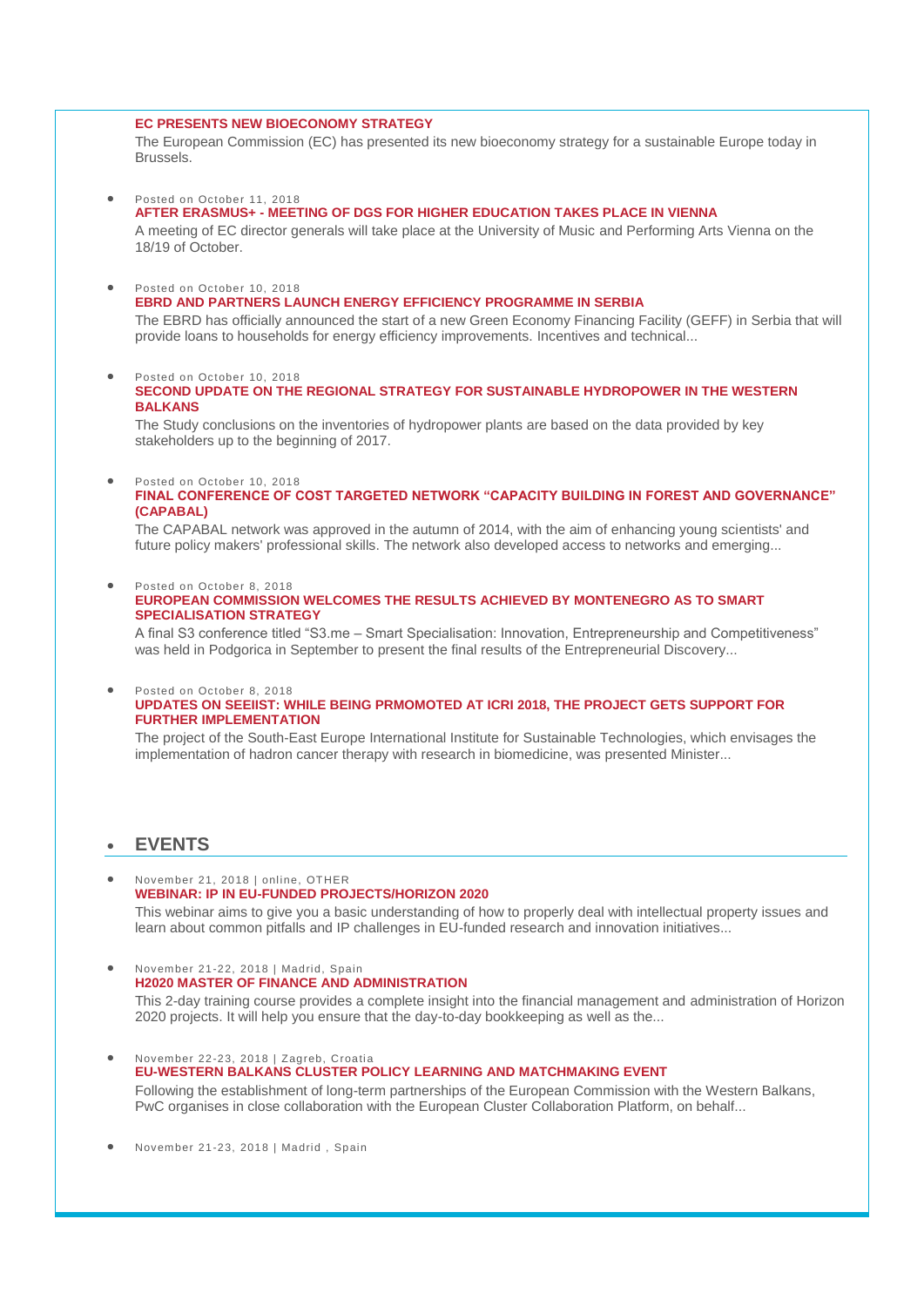#### **[H2020 MASTER OF FINANCE AND ADMINISTRATION AND EC AUDITS](https://wbc-rti.info/object/event/17320)**

This 3-day training course provides a complete insight into the financial management and administration of Horizon 2020 projects, and EC financial audits. It will help you ensure that the day...

- November 22-23, 2018 | Vienna, Austria **[H2020 PARTICIPANT PORTAL TRAINING: SUBMISSION, FINANCIAL & PROJECT REPORTING](https://wbc-rti.info/object/event/17308)** Participant Portal is the most important tool for finding information, preparing and submitting the proposal and managing the contract of research & innovation projects under the EU Framework Programme...
- November 26-29, 2018 | Vienna, Austria **GOING GREEN – [CARE INNOVATION 2018](https://wbc-rti.info/object/event/17098)** This biennial conference focused on "Circular economy" travels between Europe, North America and Japan. It will attract more than 400 experts from all over the world. This Symposium is the only platform...
- November 28-29, 2018 | Vienna, Austria **[AUSTRIAN EU COUNCIL PRESIDENCY CONFERENCE ON IMPACT OF SOCIAL SCIENCES AND HUMANITIES](https://wbc-rti.info/object/event/17079)  FOR A EUROPEAN RESEARCH AGENDA – [VALUATION OF SSH IN MISSION-ORIENTED RESEARCH](https://wbc-rti.info/object/event/17079)** This conference will bring the valuation (i.e. the provision of added value through SSH and arts-based research) and impact contributions of social sciences and humanities (SSH) research to transformative...
- November 29, 2018-December 1, 2018 | Thessaloniki, Greece **[CONFERENCE: BALKAN WORLDS IV: THE 'GREAT IDEAS' OF THE BALKANS \(18TH –](https://wbc-rti.info/object/event/17156) 20TH C.)** The 4th International Conference of the Balkan Worlds which will be held on November 29th – December 1st, 2018 at the University of Macedonia in Thessaloniki, Greece, will be dedicated to the "Great Ideas...
- November 27, 2018-December 1, 2018 | Vienna, Austria **[6THYOUNG SCHOLARS FORUM \(YSF\) ON CENTRAL-](https://wbc-rti.info/object/event/17190) AND SOUTH EAST EUROPE** "Cross-border cooperation in Central and South East Europe"
- December 4-6, 2018 | Vienna, Austria **[ICT 2018](https://wbc-rti.info/object/event/16977)**

The key European ICT research and innovation event is organised by the European Commission and hosted by the 2018 Austrian Presidency.

 December 11-12, 2018 | Vienna - Grand Hotel Mercure Biedermeier , Austria **[HORIZON 2020 PROJECT MANAGEMENT AND FINANCE](https://wbc-rti.info/object/event/17322)**

This 2-day training course will introduce the first crucial steps for getting a Horizon 2020 project started on the right foot, provide practical tips to ensure a sound technical implementation of...

- December 10-13, 2018 | Cambridge, United Kingdom **[WORLD CONGRESS ON SPECIAL NEEDS EDUCATION \(WCSNE-2018 -](https://wbc-rti.info/object/event/17021) DEADLINE FOR PAPERS IS 15TH JULY)** The WCSNE is dedicated to the advancement of the theory and practices in special needs education. It promotes collaborative excellence between academicians and professionals from Educational and Industrial...
- January 29, 2019 | Brussels, Belgium **[2019 INFODAY, ENSURING EXCELLENT RESEARCH BY INVESTING IN RESEARCHERS TALENTS, SKILLS AND](https://wbc-rti.info/object/event/17899)  [CAREER DEVELOPMENT](https://wbc-rti.info/object/event/17899)**

Implementing the Human Resources Strategy to comply with art. 32 of the H2020 multi-beneficiary grant agreement This INFO-DAY addresses 'newcomer' universities, research institutions and research funders...

- February 8, 2019 | Sarajevo, Bosnia and Herzegovina **[INFORM FINAL CONFERENCE](https://wbc-rti.info/object/event/17478)** On 8 February 2019, the INFORM project will host the final conference in Sarajevo, Bosnia and Herzegovina.
- April 2-3, 2019 | Zagreb, Croatia **[NETWORK ON TECHNOLOGY-CRITICAL ELEMENTS: FROM ENVIRONMENTAL PROCESSES TO HUMAN](https://wbc-rti.info/object/event/17917)  [HEALTH THREATS \(COST ACTION EVENT\)](https://wbc-rti.info/object/event/17917)** The meeting is the final meeting of the NOTICE COST action – Network on Technology-Critical Elements: From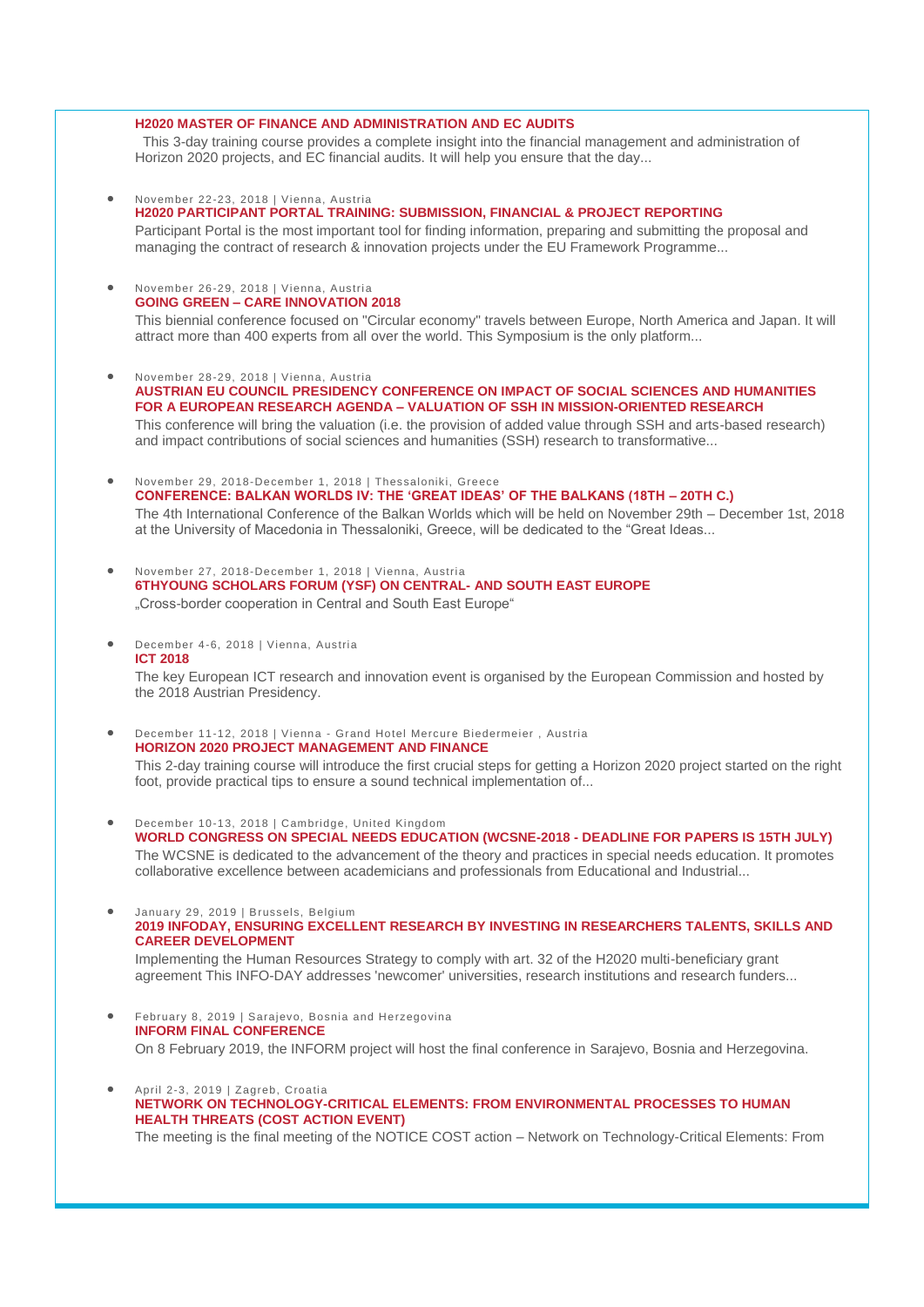Environmental Processes to Human Health Threats and includes representatives from 24 European...

 May 11-13, 2019 | Valencia, Spain **[INTED2019 \(13TH ANNUAL TECHNOLOGY, EDUCATION AND DEVELOPMENT CONFERENCE\)](https://wbc-rti.info/object/event/17495)** 

After 13 years, INTED has become an annual meeting point for lecturers, researchers, education professionals and technologists. Every year, INTED brings together over 700 delegates from 80 different countries...

# **CALLS**

#### Deadline: October 14, 2018 **[GESIS GRANT -SOCIAL SCIENCES](https://wbc-rti.info/object/call/18016)**

GESIS is the largest infrastructure institution for the Social Sciences in Germany. GESIS Grants offer the possibility to collaborate closely with one of...

#### Deadline: October 31, 2018 **[ATTRACT -](https://wbc-rti.info/object/call/17985) PHASE 1**

ATTRACT is a pioneering initiative bringing together Europe's fundamental research and industrial communities to...

#### Deadline: November 30, 2018 **[C-Voucher OPEN CALL FOR SMEs](https://wbc-rti.info/object/call/17983)**

Companies willing to embark on the circular transformation journey and change the way of doing business, cooperating with others and creating a positive impact on environment...

#### Deadline: November 30, 2018 **1st OPEN CALL FOR [ENTREPRENEURIAL TECHNOLOGY TRANSFER EXPERIMENTS](https://wbc-rti.info/object/call/17984)**

TETRAMAX is a Horizon 2020 innovation action and provides an implementation of the European Smart Anything Everywhere (SAE) initiative in the domain of customized and low-energy computin...

#### Deadline: November 30, 2018 **[CERIC SCIENCE PICTURE CONTEST 2018](https://wbc-rti.info/object/call/17996)**

CERIC has launched a new open call for photographic material, the CERIC Science Picture Contest 2018, aiming at showing the research environment and its results around of the dialogue between...

Deadline: December 11, 2018

## **[COSME CALL: CO-FINANCING OF CONSORTIA FOR PUBLIC PROCUREMENT OF INNOVATION](https://wbc-rti.info/object/call/17509)**

As faciliators of the dialogue between the industry, research and public bodies, cluster organisations can play an important role in involving their SMEs in the processes of public procurement for innovation...

### Deadline: December 20, 2018 **[IOT4INDUSTRY CALL FOR COLLABORATIVE PROJECTS](https://wbc-rti.info/object/call/17502)** The IoT4Industry initiative aims at accelerating collaboration between IoT solutions providers (sensors, communication, Big Data and AI, cybersecurity) and industrials (machine makers, robots, tools, ...

 Deadline: December 31, 2018 **[EUREKA NETWORK PROJECTS](https://wbc-rti.info/object/call/16978)**

This is a call for transnational, market-driven innovative research and development projects, labelled by EUREKA and supported by the public administrations and public funding agencies that represent ...

# Deadline: January 15, 2019

# **CALL FOR INNOVATIVE TRAINING NETWORKS – [ITN UNDER THE MARIE SKŁODOWSKA-CURIE ACTION](https://wbc-rti.info/object/call/17870)**

The aim of the call is to train a new generation of creative and innovative young researchers with entrepreneurial